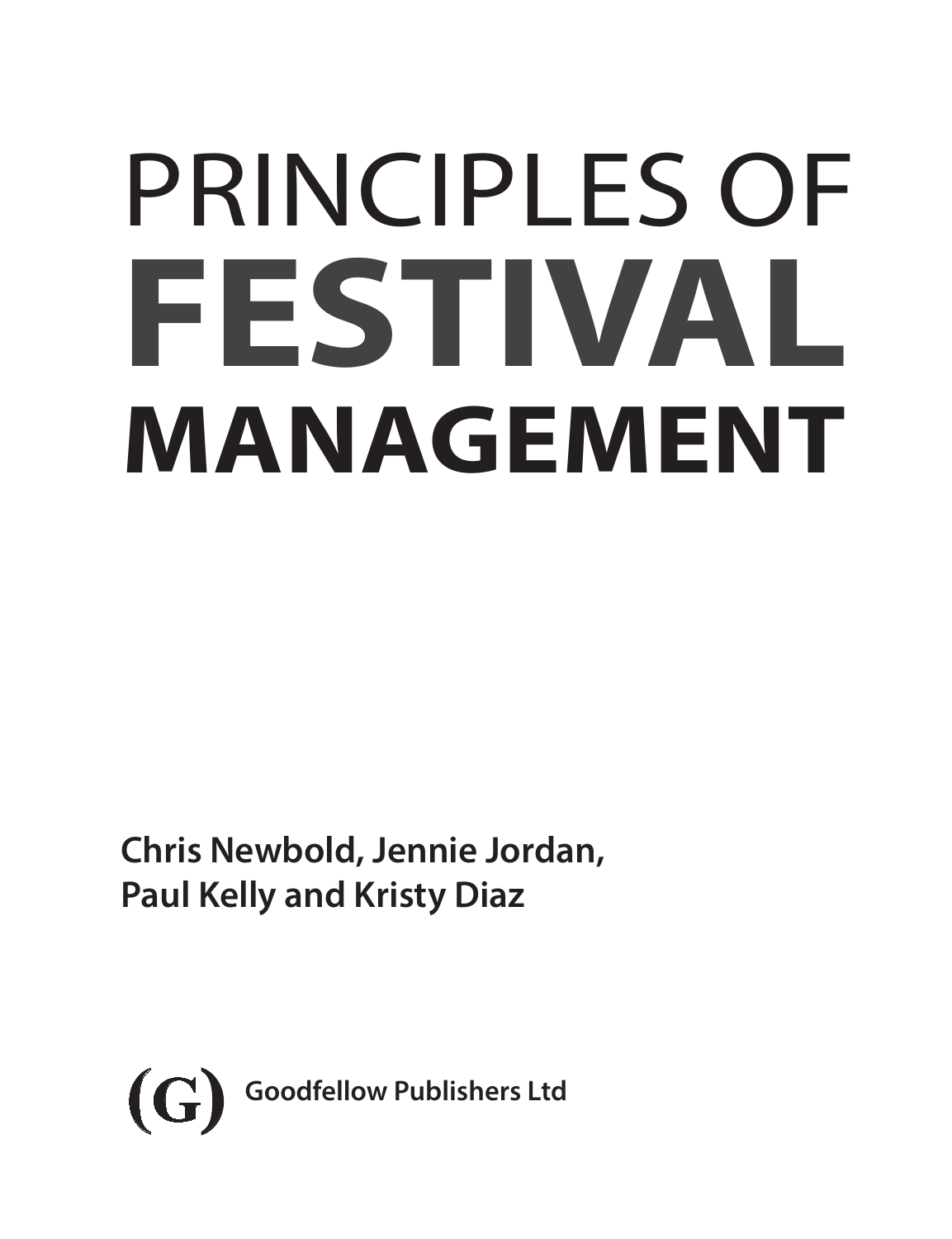<span id="page-1-0"></span>

Published by Goodfellow Publishers Limited, Woodeaton, Oxford, OX3 9TJ http://www.goodfellowpublishers.com

British Library Cataloguing in Publication Data: a catalogue record for this title is available from the British Library.

Library of Congress Catalog Card Number: on file.

ISBN: 978-1-911396-84-0

Copyright © Chris Newbold, Jennie Jordan, Paul Kelly and Kristy Diaz, 2019

All rights reserved. The text of this publication, or any part thereof, may not be reproduced or transmitted in any form or by any means, electronic or mechanical, including photocopying, recording, storage in an information retrieval system, or otherwise, without prior permission of the publisher or under licence from the Copyright Licensing Agency Limited. Further details of such licences (for reprographic reproduction) may be obtained from the Copyright Licensing Agency Limited, of Saffron House, 6–10 Kirby Street, London EC1N 8TS.

Design and typesetting by P.K. McBride, www.macbride.org.uk

Cover design by Cylinder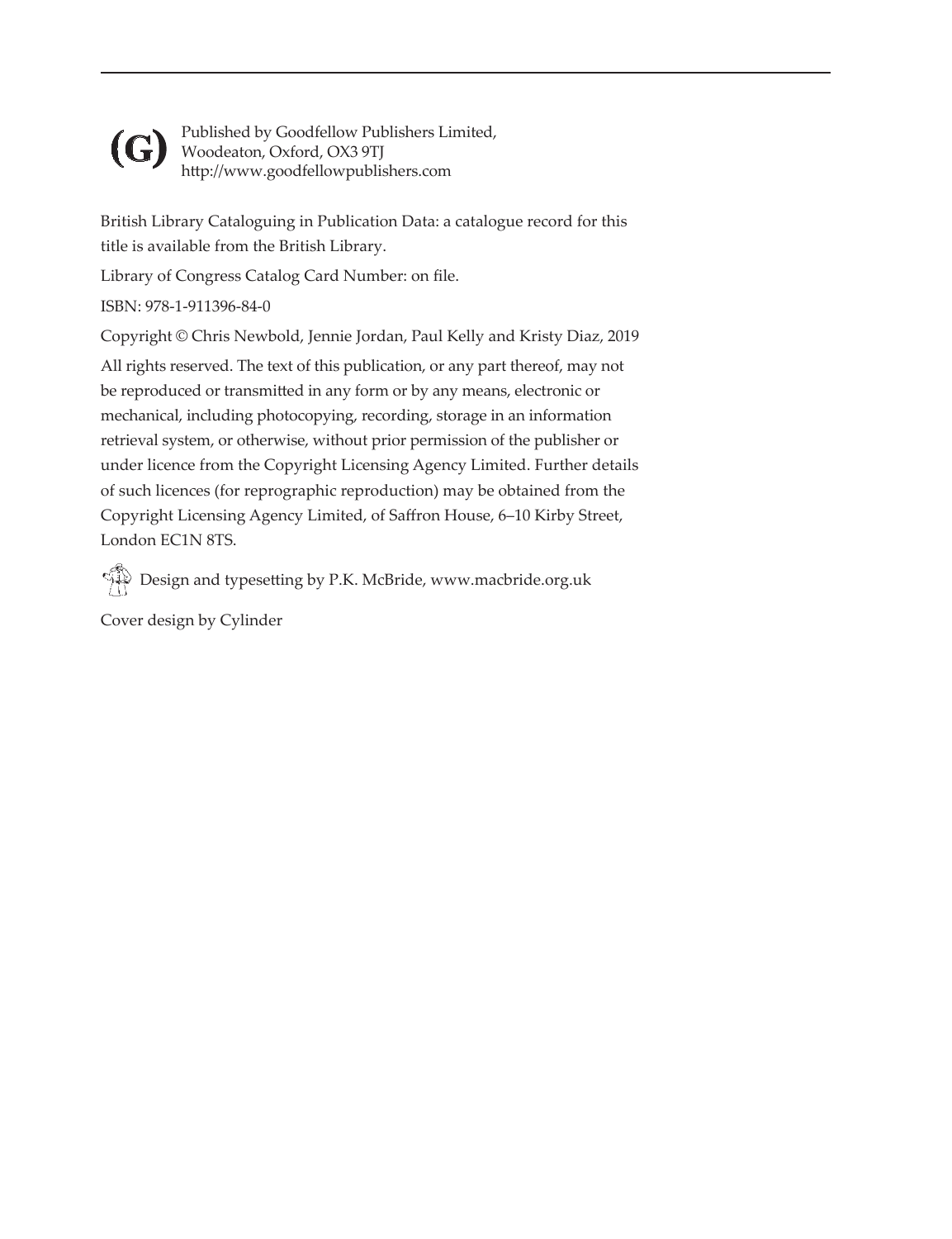## <span id="page-2-0"></span>**Contents**

|   | About the authors<br>About the contributors<br>Introduction                                                                                                                                                                                                                                                                                                                   | vii<br>viii<br>X                                                                          |
|---|-------------------------------------------------------------------------------------------------------------------------------------------------------------------------------------------------------------------------------------------------------------------------------------------------------------------------------------------------------------------------------|-------------------------------------------------------------------------------------------|
| 1 | <b>Festival Leadership, Structures and Roles</b><br>Leadership and management<br>Industry example: Don't lose sight of your vision<br>Cultural and social goods<br>Values and organisational culture<br>Industry example: The importance of community involvement in the success of festivals<br>Leadership style<br>Staffing structures and key roles in festival management | $\mathbf{1}$<br>$\overline{2}$<br>$\overline{4}$<br>$\overline{7}$<br>9<br>10<br>15<br>18 |
| 2 | <b>Festival Design and Programming</b><br>The principles<br>Experiences<br>The possibilities<br>Industry example: Journeys Festival International<br>Considerations in designing your festival<br>Processes<br>Programming<br>Industry example: Programming Cultural eXchanges Festival                                                                                       | 22<br>23<br>29<br>31<br>32<br>35<br>40<br>41<br>44                                        |
| 3 | <b>Funding Your Festival</b><br>What is funding?<br>Industry example: Funding festivals<br>Potential sources of festival funding and income<br>Your event objectives, legal structure and funding sources<br>Fundraising psychology<br>Fundraising strategy                                                                                                                   | 48<br>49<br>49<br>51<br>52<br>59<br>59                                                    |
| 4 | <b>Creating Your Festival Budget</b><br>Planning your budget<br>What is a budget?<br>Building your budget: Structure and format<br>Detailed budget issues<br>Cashflow<br><b>VAT</b><br>Annual accounts, auditors and taxation                                                                                                                                                 | 65<br>66<br>67<br>70<br>75<br>81<br>82<br>85                                              |
| 5 | <b>Planning, Logistics and Management</b><br>What makes a festival successful?<br>What is planning?<br>Project planning<br><b>Business plans</b>                                                                                                                                                                                                                              | 88<br>90<br>92<br>95<br>97                                                                |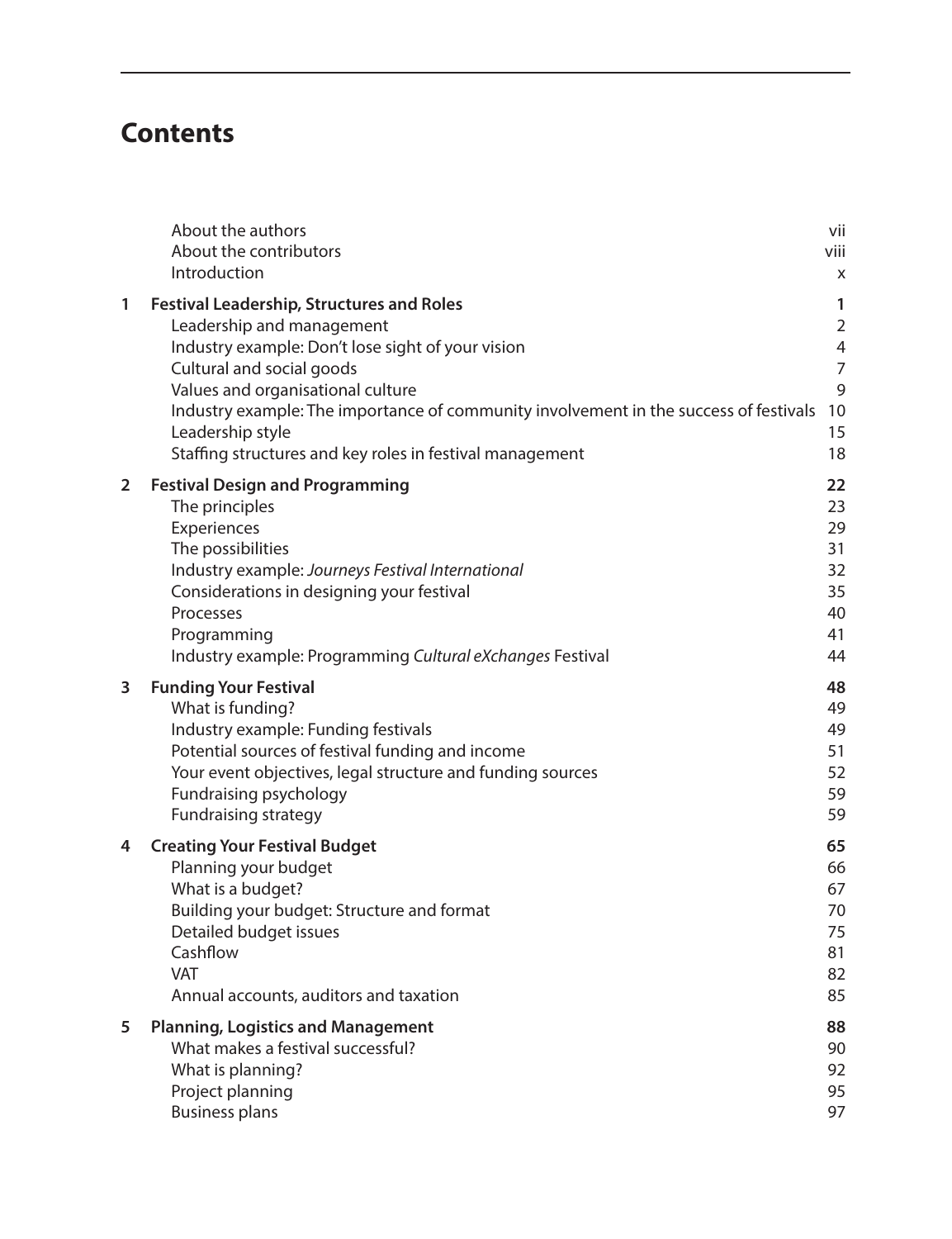<span id="page-3-0"></span>

|   | Project management and planning systems<br>How you are going to manage?<br>'Hard shell, soft content'<br>Industry example: Volunteering<br>Logistics<br>Environmental impact                                                                                                                                                                                                                                                                                                                                       | 99<br>102<br>105<br>106<br>112<br>113                                                          |
|---|--------------------------------------------------------------------------------------------------------------------------------------------------------------------------------------------------------------------------------------------------------------------------------------------------------------------------------------------------------------------------------------------------------------------------------------------------------------------------------------------------------------------|------------------------------------------------------------------------------------------------|
| 6 | <b>Festivals and the Law</b><br>Key legislation<br>Types of licenses and how to apply<br>Insurances<br>Copyright<br>Other legislation you need to be aware of<br>Industry example: ArtReach Producing Festivals nationally and internationally                                                                                                                                                                                                                                                                     | 118<br>119<br>126<br>128<br>130<br>132<br>137                                                  |
| 7 | <b>Festival Operations</b><br>What is operations management?<br>Permissions and process<br>Event Management Plan: the paperwork<br>Liaising with Emergency Services<br><b>Operational Plan</b><br>Health and safety<br>Risk management and risk assessments<br>Case studies: Health and Safety Event Disasters<br>Crowd management and security<br>Case study: Internal crowd management<br>Logistics and your role on the day<br>Case study: External crowd management<br>Communications, staffing and stewarding | 143<br>144<br>144<br>146<br>148<br>148<br>149<br>153<br>154<br>156<br>158<br>158<br>160<br>161 |
| 8 | <b>Managing Human Resources</b><br>What is HRM?<br>Human resource management in a festival context<br>Organisational culture<br>Motivation<br>Organisational structures<br>HR planning<br>Recruitment and selection<br>Teams and team working                                                                                                                                                                                                                                                                      | 166<br>166<br>167<br>168<br>168<br>170<br>173<br>178<br>181                                    |
| 9 | <b>Festival Marketing</b><br>Definitions of marketing<br>Supply and demand<br>Value exchange<br>The purchasing process<br>Relationship marketing<br><b>Branding</b><br>Secret Garden Party Action Camps<br>Experiential marketing and sponsorship                                                                                                                                                                                                                                                                  | 189<br>190<br>193<br>193<br>194<br>197<br>199<br>203<br>204                                    |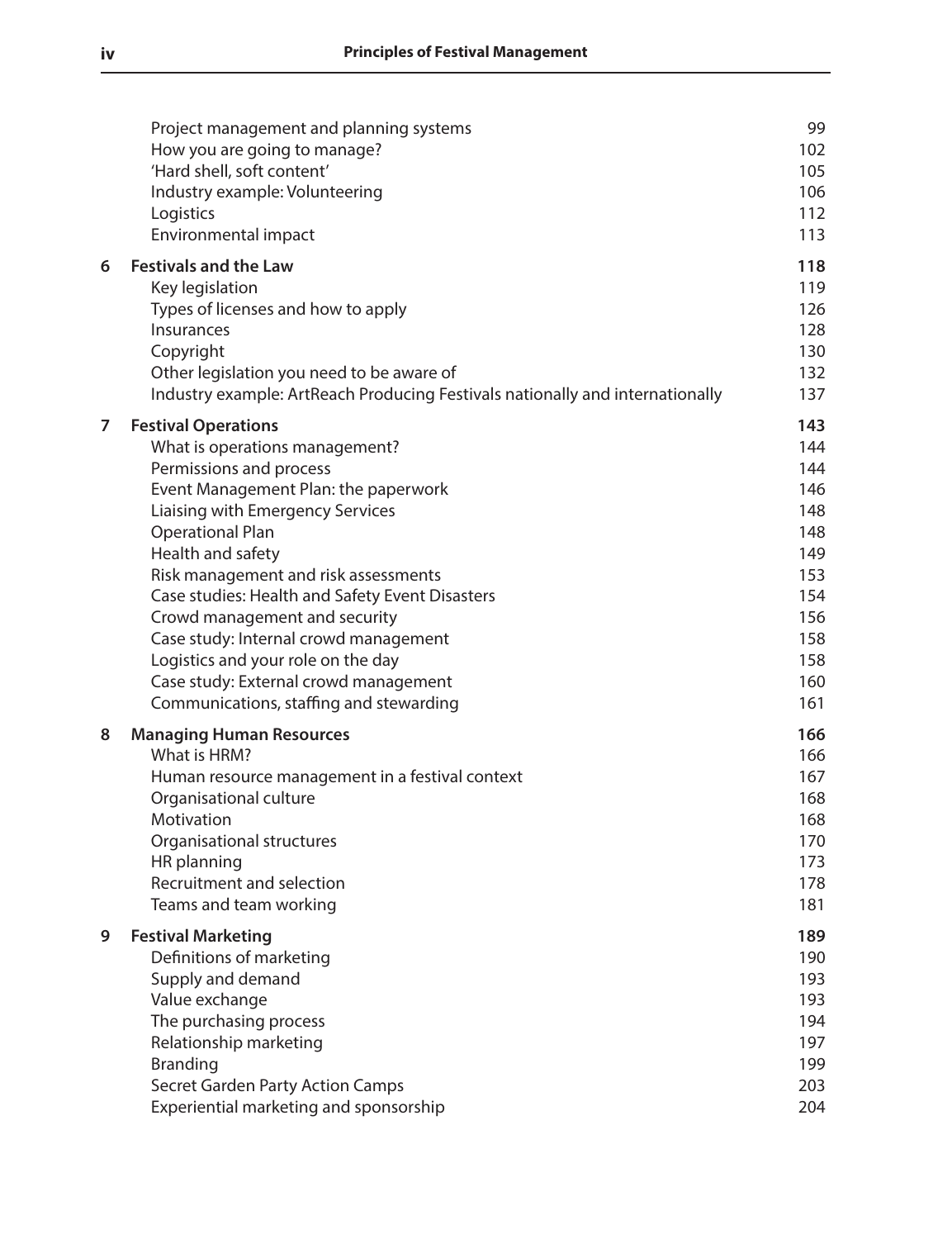<span id="page-4-0"></span>

| Marketing research                                               | 205 |
|------------------------------------------------------------------|-----|
| Case study: Amsterdam Light Festival Illuminade                  | 206 |
| Segmentation and targeting                                       | 207 |
| Tailored approach to marketing                                   | 209 |
| 10 Research and Evaluation                                       | 221 |
| Research and festival managers                                   | 222 |
| Getting started on research                                      | 224 |
| Next steps                                                       | 227 |
| The methodologies and data collection                            | 231 |
| Questionnaires                                                   | 232 |
| <b>Interviews</b>                                                | 239 |
| Observation and participant observation                          | 246 |
| Other methodologies                                              | 250 |
| Industry example: Festivals, technology and knowledge management | 251 |
| <b>Festival evaluation</b>                                       | 253 |
| 11 Managing Festivals in a Digital World                         | 256 |
| Are you digital-ready?                                           | 260 |
| Digital marketing, communications and content                    | 261 |
| Key areas of digital marketing                                   | 262 |
| Website                                                          | 262 |
| Example website brief                                            | 263 |
| Social media marketing                                           | 271 |
| Email marketing                                                  | 277 |
| Digital public relations and communications                      | 278 |
| <b>Measuring success</b>                                         | 280 |
| Running a digital campaign: a step-by-step guide                 | 281 |
| Programming digital artworks                                     | 282 |
| Industry example: Arcadia Spectacular                            | 284 |
| <b>Author index</b>                                              | 290 |
| Subject index                                                    | 291 |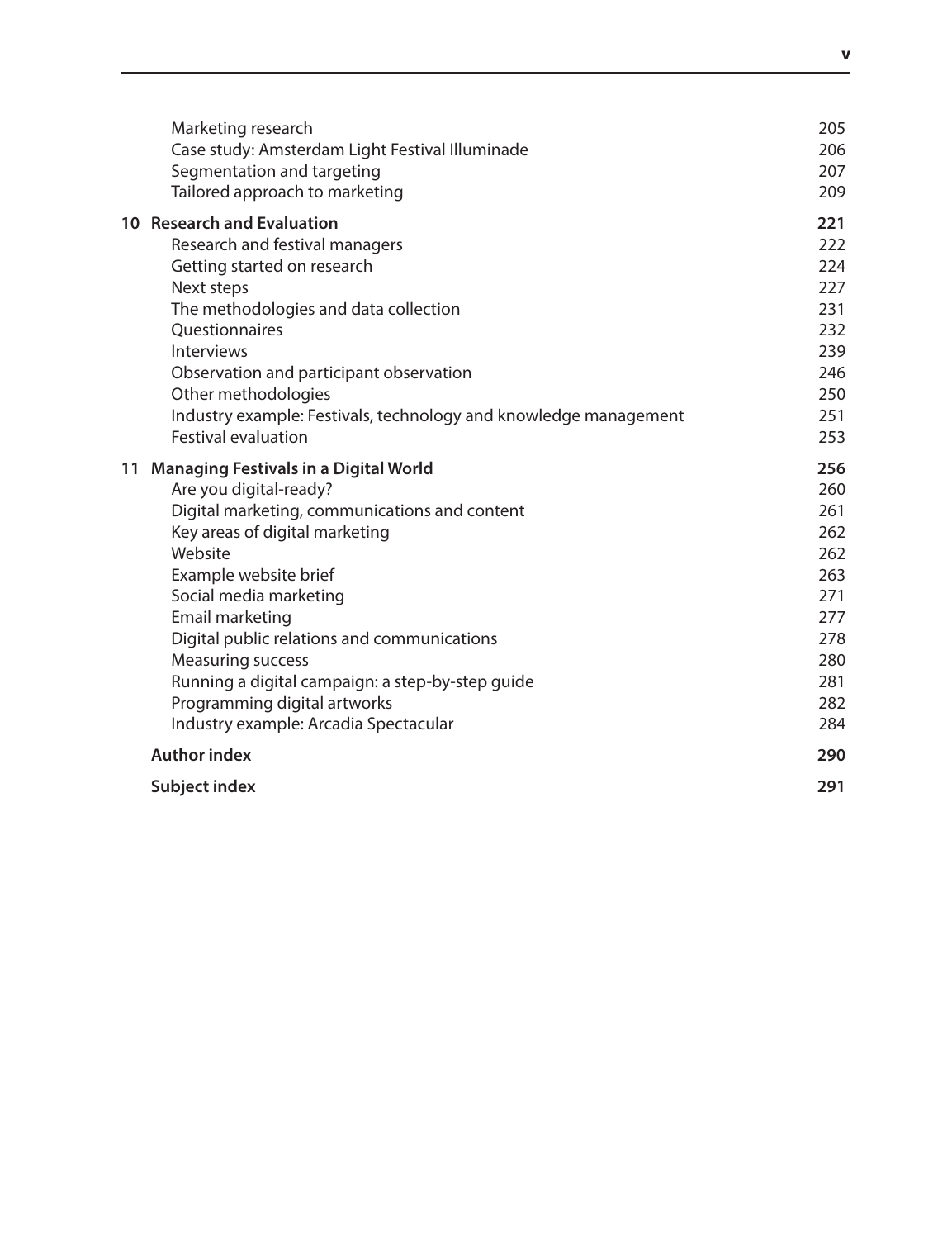## <span id="page-5-0"></span>**List of figures**

| 1.1: The complex governance ecology of festivals         | 8   |
|----------------------------------------------------------|-----|
| 1.2: Night of Festivals Sagar Ladies                     | 11  |
| 1.3: Johari Window                                       | 14  |
| 1.4: Leadership styles                                   | 16  |
| 1.5: Stages of staff involvement in decision-making      | 17  |
| 2.1: The Progression of Economic Value, Pine and Gilmore | 29  |
| 2.2: Lumiere Durham 2017                                 | 39  |
| 4.1: Budget planning questions                           | 66  |
| 4.2: Small festival budget                               | 73  |
| 4.3: Monthly cash flow                                   | 83  |
| 5.1: Westbourne Book Binge Project Plan                  | 93  |
| 5.2: Doing Things Differently Mind Map                   | 96  |
| 5.3: GANTT Chart                                         | 102 |
| 5.4: PERT diagram                                        | 103 |
| 5.5: Reading Festival - The aftermath                    | 113 |
| 6.1: Negotiations and agreements                         | 133 |
| 6.2: Sample Contract                                     | 142 |
| 7.1: Sample risk assessment                              | 155 |
| 8.1: Herzberg's Two Factor Theory                        | 169 |
| 8.2: Traditional hierarchy                               | 171 |
| 8.3: Matrix structures                                   | 171 |
| 8.4: Spider's web                                        | 172 |
| 8.5: Shamrock                                            | 173 |
| 8.6: Staffing plan                                       | 174 |
| 8.7: Sample job description                              | 176 |
| 8.8: Selection criteria                                  | 179 |
| 8.9: Tuckman's small group development model             | 182 |
| 9.1: Marketing functions and tasks                       | 192 |
| 9.2: The Buyer Decision Process model                    | 194 |
| 9.3: Post-purchase evaluation                            | 196 |
| 9.4: Audience value factors                              | 199 |
| 9.5: Marketing mix                                       | 205 |
| 9.6: Motivations for attending festivals                 | 207 |
| 8.7: The Audience Agency's Audience Finder segments      | 208 |
| 9.8: The marketing mix                                   | 214 |
| 9.9: Strategic marketing planning                        | 217 |
| 8.10: Organisational audit                               | 219 |
| 10.1: Interviewing interventions                         | 244 |
| 10.2: Observation field-note areas                       | 248 |
| 11.1: Web brief diagram                                  | 264 |
| 11.2: Digital campaign diagram                           | 281 |
| 11.3: Arcadia Dreamtime Spider                           | 284 |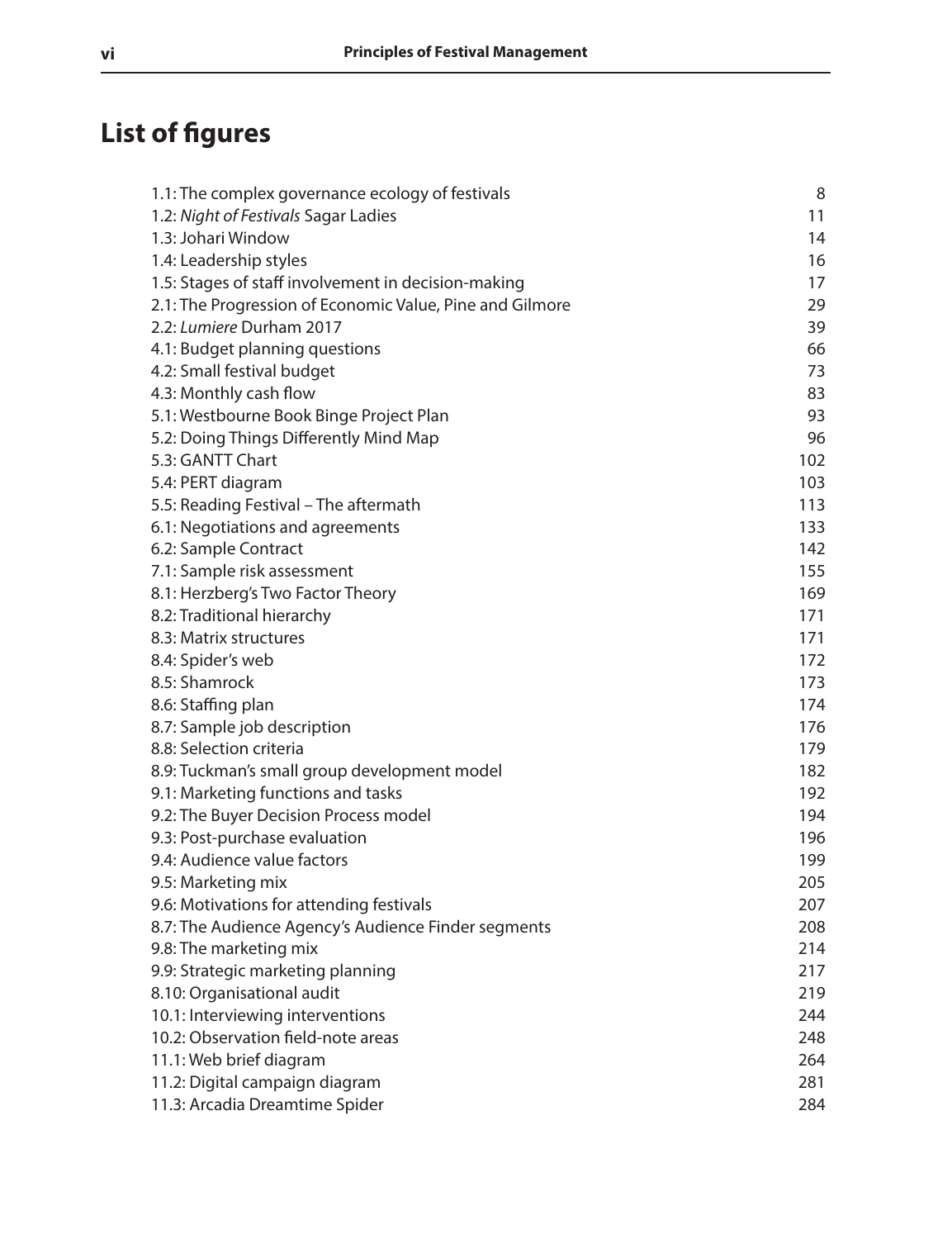## <span id="page-6-0"></span>**About the authors**

- **Chris Newbold** is a freelance writer and producer, and part-time Lecturer in Arts and Festivals Management at De Montfort University Leicester. He has taught in higher education for over 30 years and has published widely on culture, media and research methods. Chris is one of the co-editors of *Focus on World Festivals* (2016), and *Focus on Festivals* (2015) and has produced two major media text books in *Approaches to Media* (1995) and *The Media Book* (2002). He is joint editor with Jennie Jordan of the *Discussion Papers in Arts and Festivals Management* series.
- **Jennie Jordan** is Senior Lecturer Creative Industries, Leicester Castle Business School, and programme leader of the MSc Cultural Events Management at De Montfort University Leicester. Jennie has a significant track record as a consultant, having worked for the UK Government's Department of Cultural Media and Sport, national bodies such as Youth Music, Capacity Builders and Arts Council England, as well as local and national festivals. She is undertaking a PhD researching cultural festivals and has published on festivalisation, festival management and cultural policy. She co-edits the *Discussion Papers in Arts and Festivals Management* series with Chris Newbold. and is one of the co-editors of *Focus on Festivals* (2015) and *Focus on World Festivals* (2016).
- **Paul Kelly** is a freelance festivals organiser and fundraiser. He spent seven years as Senior Lecturer and Course leader of the BA Hons Degree in Arts and Event Management at the Arts University Bournemouth. Prior to that he spent 15 years as Principal Arts Officer at Plymouth City Council where he devised, supported and staged a number of festivals including *Streets of the South West International Street Theatre Festival* (1994-2000), *Soundwaves Festival Fringe* (1995-8) *The Eclipse Festival*, Plymouth (1999) and *Plymouth's Queen's Jubilee Celebrations* (2002). He was Director of The Bluecoat Arts Centre, Liverpool (1987-9), worked for a Regional Arts Association and spent 10 years promoting jazz, mainly in the Midlands, also organising 30 national jazz tours and promoting concerts by Gil Evans, Clark Terry, Jan Garbarek, Carla Bley and Chet Baker amongst others. He is currently part of the team that stages the annual *Stompin' On the Quomps*, smooth jazz festival in Christchurch, Dorset, and in Bournemouth runs the *Westbourne Book Binge* and staged the *Parry 100 Festival* (2018). He co-authored the report on the benefits of contracting out local authority arts services for Arts Development UK (2010) and was editor of the organisation's *Arts at the Heart* magazine (2005-2011).
- **Kristy Diaz** is a communications professional at Loughborough University and a freelance writer. She graduated from De Montfort University Leicester with a BA in Arts Management in 2008. Kristy is a former digital producer at Threshold Studios, where she led online communications, digital engagement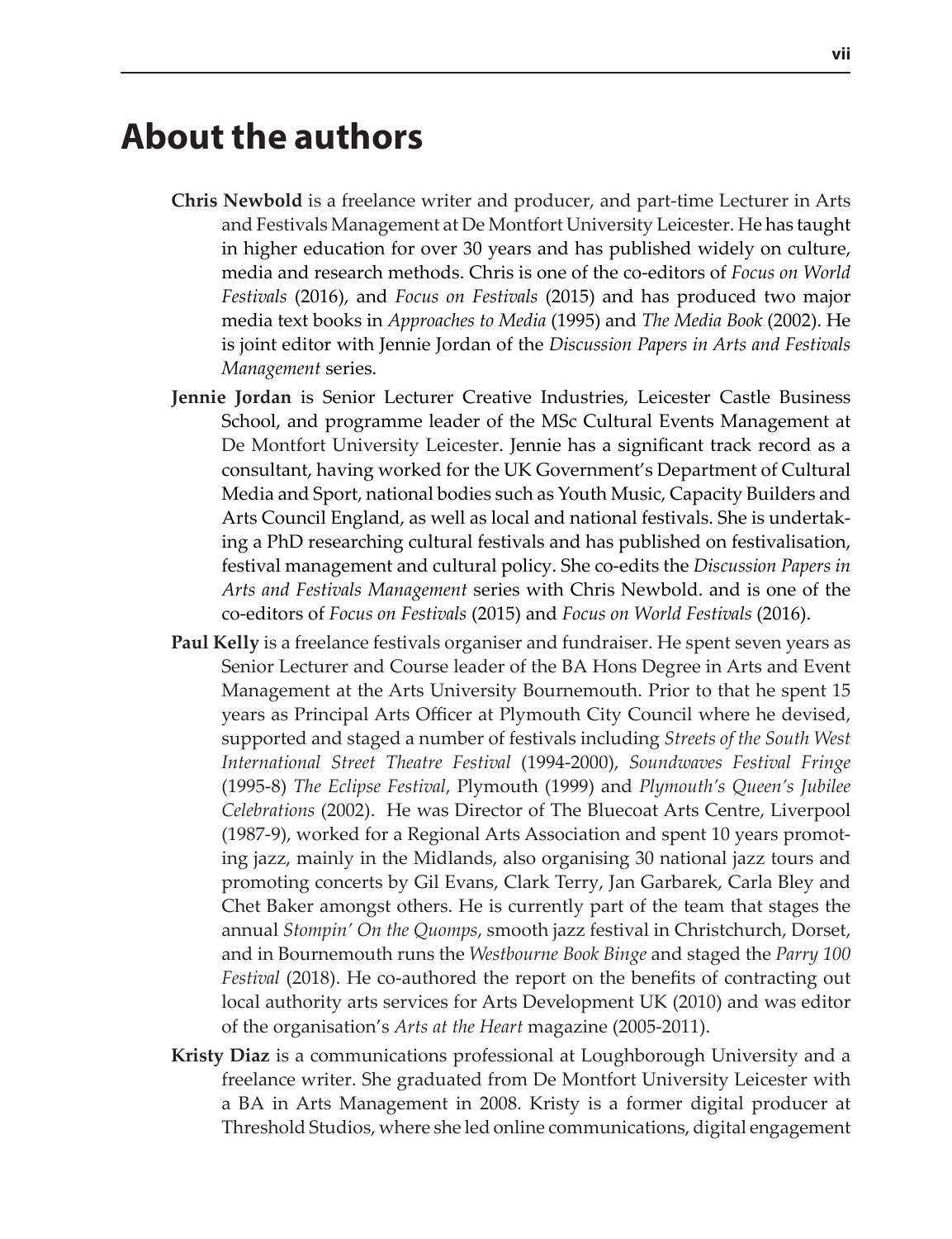<span id="page-7-0"></span>projects, and marketing for *Frequency Festival of Digital Culture*, Lincoln. Kristy has been a passionate supporter of independent music for many years as a DJ and journalist, and is a regular contributor at *Track 7*. Her essay, *Why I'm No Longer A Punk Rock 'Cool Girl'*, was published in 404 Ink's bestseller, *Nasty Women,* in 2017.

#### **About the contributors**

- **Simon Brown** spent 15 years as Senior Festivals and Events Officer in Leicester City Council directly managing and supporting on a variety of events. During this time he also spent a year in a strategic role as Cultural Programme Coordinator for the Local Authority. He has since joined ArtReach as Events and Special Projects Manager and recently taken up the role of Managing Director for the organisation. He is a part time lecturer at De Montfort University at Undergraduate and Postgraduate level, and has an MSc in Cultural Events Management.
- **Kevin Chambers** is Course Leader in Festivals and Events at Solent University. He has a BA (Hons) in English and Politics from Manchester Metropolitan University and an MSc in Cultural Events Management from De Montfort University. He also has over 25 years' experience working as an event producer in both the cultural and corporate sectors.
- **Rosanna Dean** is an experienced event operations manager and consultant across the music, sport, mental health and tourism industries. She is currently Events Manager at The Tank Museum Dorset. Her previous festival roles include, Head of Operations, *End of the Road Festival*, Artist Operations & Festival Hospitality Manager, *Larmer Tree Festival*, Artist Liaison Manager at *Groovin' The Moo Festival*, *Laneway Festival*, *Southbound Festival*, and *North West Festival* (Australia). She was also Headliner Liaison, *Vida Festival* (Spain) and Production Coordinator at the *Wychwood Festival*.
- **Richard Fletcher** graduated from De Montfort University with a BA in Arts Management and later completed a MSc by research in Festival Impacts. He is interested in applying social science methods to arts audiences, cultural ecosystems and in the role of knowledge management in organisational cultures. He is an advocate for open-source methods, and is a member of the Alliance for Useful Evidence and the Open Data Institute. He has spoken at a number of national conferences for the British Arts Festivals Association, at a local level he has worked with support networks *Creative Leicestershire* and *Leicester Arts Festivals*. He has written in *Focus on Festivals* (2015), and for *Arts Professional* and *Festival Insights*.
- **Tony Graves** is Associate Professor and Head of Subject for the Arts and Festivals Management, BA undergraduate degree at De Montfort University.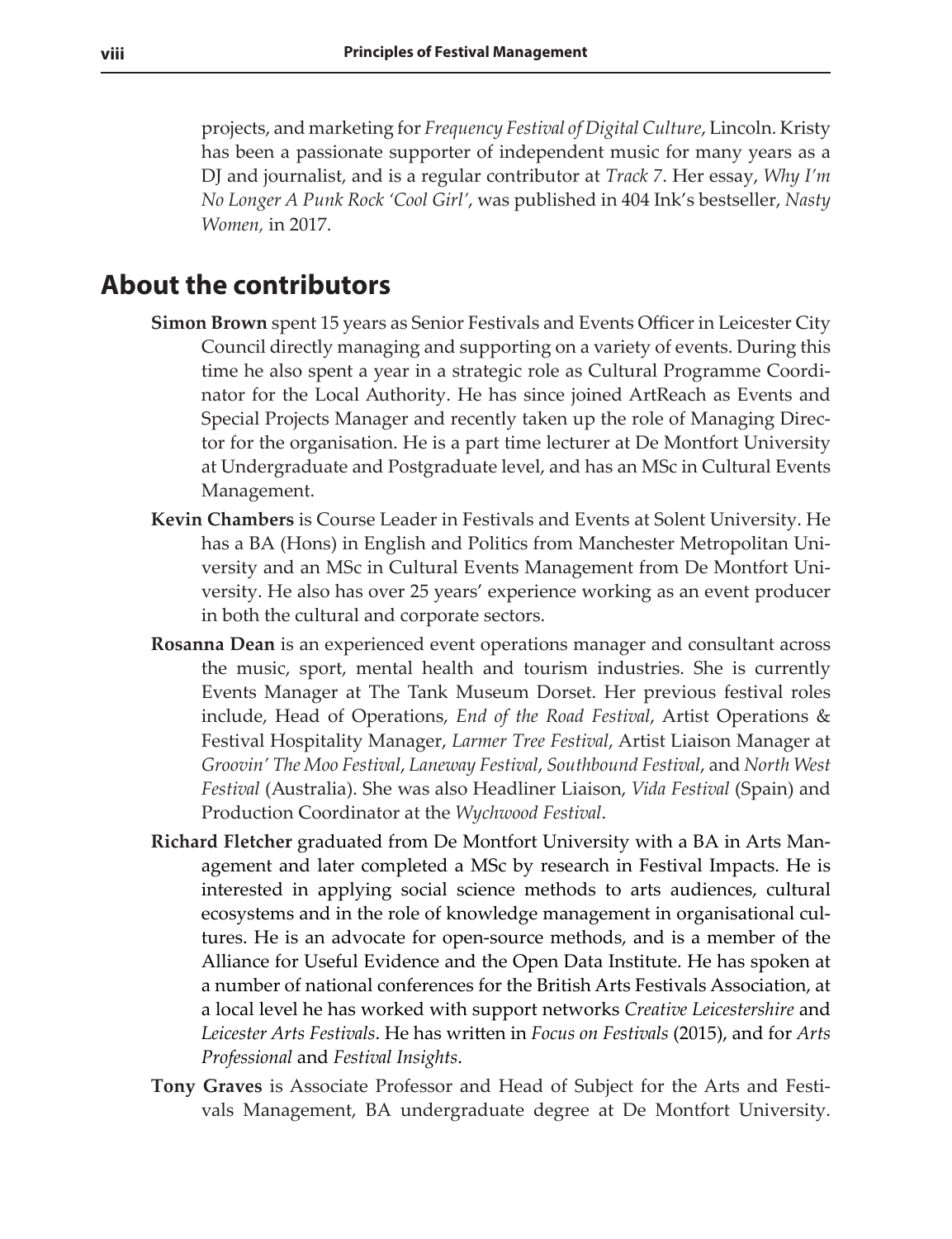<span id="page-8-0"></span>He has a background in the arts both as a performer and administrator. A former classical pianist, he was previously the Chief Executive of The Drum Arts Centre, Birmingham and a producer at Nottingham Playhouse. Tony has been involved in the delivery of strategic arts planning at a regional and national level with particular emphasis on cultural diversity. He is Director of the university's annual *Cultural eXchanges* festival, and has developed this into a major event over the past 16 years. Previous guests include Ken Loach, Jamal Edwards, Grayson Perry, Germaine Greer, Melvyn Bragg, Trevor Nelson, Bonnie Greer, Paris Lees, Meera Syal and Adrian Lester. He is a board member of Serendipity and amongst his publications are a report entitled '*Fear of the Artist*', produced in collaboration with Jude Kelly, former Artistic Director of the South Bank Centre, and funded by NESTA.

- **David Hill** is Founding Director and Chair of ArtReach, which has a 20 year plus track record as a cultural consultant and creative producer. ArtReach works across the UK and internationally, delivering strands of its work with partners in 10 other European countries. David trained in Drama (Hull University) and worked in different parts of the theatre sector, as actor, director and manager, before establishing ArtReach in 1996. He has been Associate Director at Cheltenham Everyman, Artistic Director of Theatre Station Blyth and Marketing Director at Birmingham Hippodrome. Honorary positions have included being Vice Chair of Curve (Leicester), Chair of *Leicester Arts Festivals*, Chair of *Hat Fair* Winchester, and Vice Chair of Winchester Theatre Royal.
- **Samuel Javid** is an executive producer at cultural development agency ArtReach, where he has specific responsibility for delivering its flagship event *Night of Festivals*. Prior to this he was a producer at Big Difference Company overseeing the project management and delivery of the annual *Leicester Comedy Festival*. In 2013 Samuel became the first Young Trustee of Curve theatre; he is currently a Trustee of Leicester Print Workshop and Leicester City of Sanctuary.
- **Oli Page** is a producer for outdoor events and festivals at *ArtReach* and also co-ordinates volunteers for the *Leicester Arts Festivals* umbrella network. Oli has over 5 years of experience working in cultural and corporate events as a volunteer, contributor, programmer and producer.
- **Maddie Smart** is an executive producer at *ArtReach*, a cultural development agency based in Leicester. Maddie has specific responsibility for *Journeys Festival International*, overseeing the development of the festival in Leicester, Manchester and Portsmouth. Prior to this, Maddie was a freelance creative producer, and has also worked for Curve theatre, New Art Exchange, Artichoke Trust and Big Difference Company.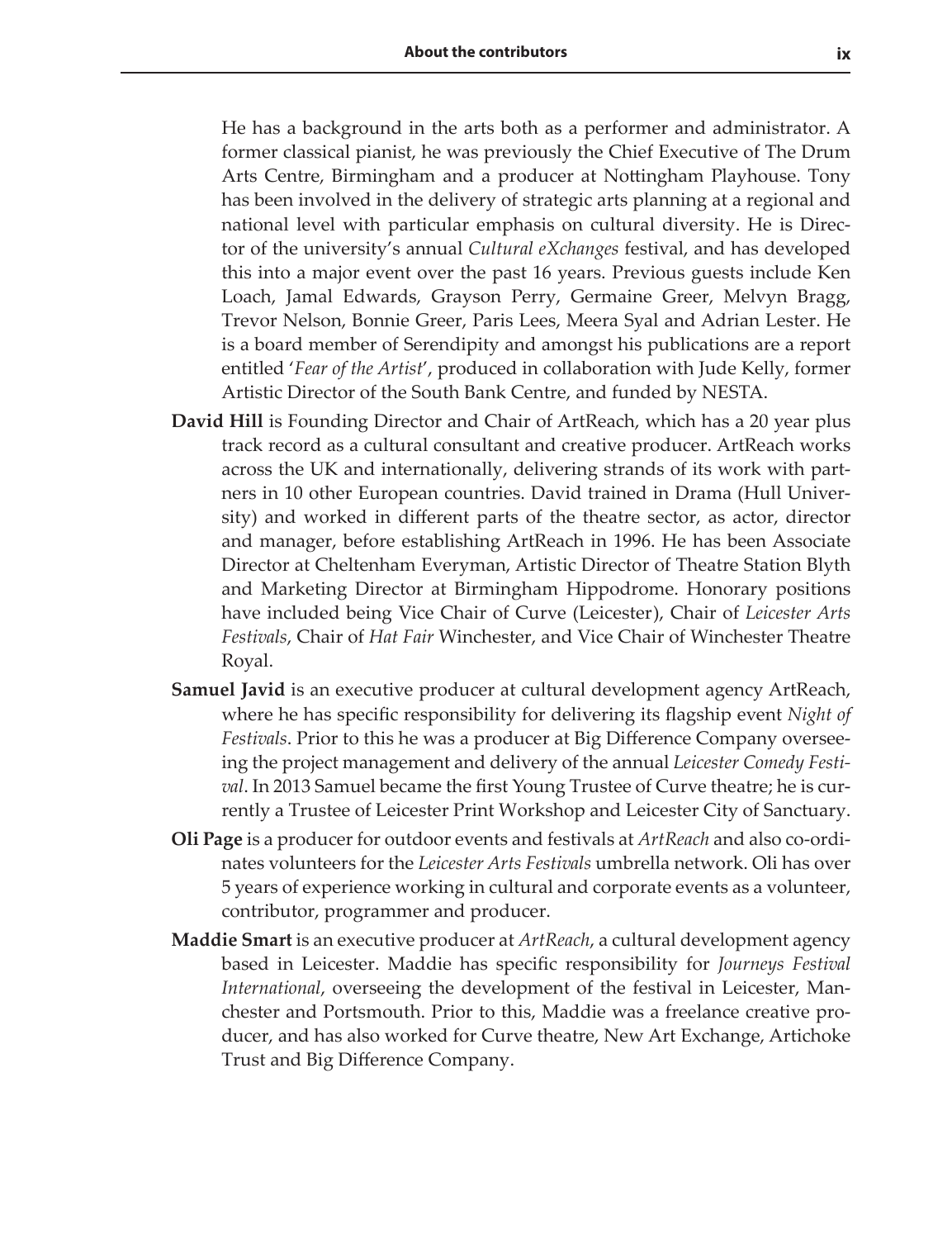## <span id="page-9-0"></span>**Introduction**

#### *by Chris Newbold*

*Principles of Festival Management* was conceived and designed to be a singlesource for the knowledge and practical skills needed in successful festival production. It takes a multi-disciplinary approach to understanding festivals and festival organisations and engages with the principles, key concepts and debates in contemporary festival management. Festivals are complex, social and commercial events, so mixed economy models, social entrepreneurship and stakeholder networks are highlighted as are the symbolic roles festivals play in communities. *Principles of Festival Management* aims to provide a stepby-step guide to all aspects of festivals production from inception through operation to evaluation. The discussions in each chapter are illustrated with a wide range of examples, case studies and actual festival management experiences drawn from contemporary festival managers. The advice provided is supported by templates, models, illustrations and exemplars of the materials needed to manage a festival. There is also direction to further reading, other sources of information and contacts.

Festivals are unique environments in which to enjoy cultural events and experiences; each is different from the next, yet there are features that distinguish the festive from the everyday and festivals from other forms of cultural production and events. Immersive and spectacular environments, celebratory arts and performance, and fewer distinctions in status between artists, audiences and participants, have been the hallmarks of festivals. That they are often time-specific, culture-specific and place-specific events has been the traditional expectations of festivals and why they are uniquely appreciated, eagerly anticipated and growing in number.

The word festival is said to derive from the Latin *festa* meaning feasting, joy and revelry, it is also said to come from *feriae*, meaning time off for honouring the gods. A festival is thus something that is different to or outside of the norm, and is a cultural celebration of some kind, usually of a defined or limited duration. They are exciting, creative, expressive, emotional, educative and often challenging. They are the moments when people and places become most animated, most alive, when they express and display their deepest held values, relationships and hopes. To put it another way, festivals are something special to look forward to, a peak in an otherwise routine world. Falassi calls them a 'time out of time' and sees them as ever-changing and evolving, however he says that:

"With all its modifications, festival has retained its primary importance in all cultures, for the human social animal still does not have a more significant way to feel in tune with his world than to partake in the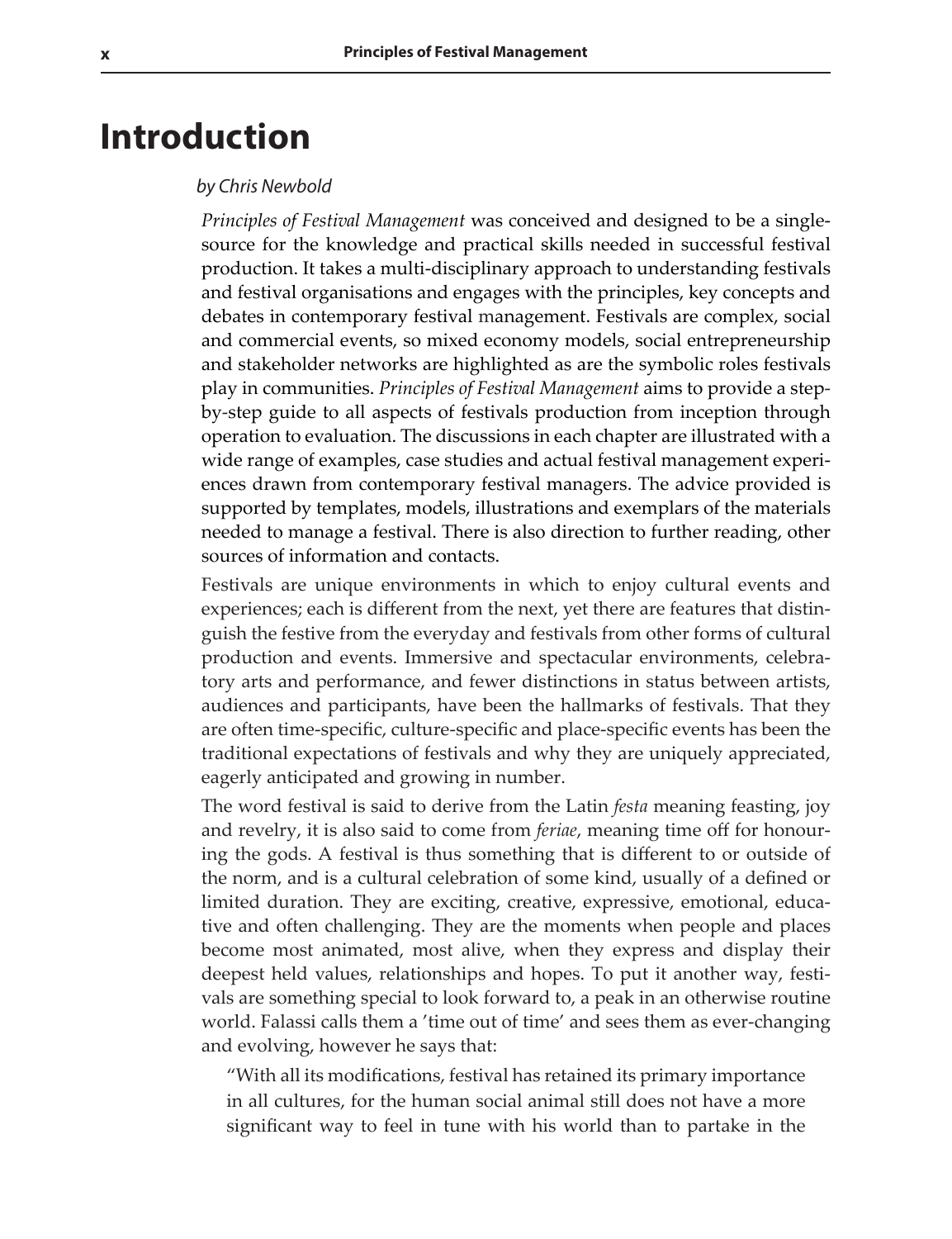<span id="page-10-0"></span>special reality of the festival, and celebrate life in its 'time out of time'" (1987: 7).

Other authors such as Van Gennep (1961) and Turner (1969) discussed how special events or rituals have the capacity to deliver liminal experiences, whilst Roy (2005) pointed to festivals' suspension of 'normal time' being related to the 'play element in culture'. The desire to celebrate, to break away from the everyday, is arguably part of human DNA. But how we celebrate changes from culture to culture and time to time (Ehrenreich, 2007).

Religious festivals remain important to the various faiths they serve; *Eid*, *Diwali*, *Passover*, the *Summer Solstice*, *Chinese New Year,* etc. are important markers in the religious year, but they are also community festivals and are increasingly becoming open to wider audiences, and promoted as tourist attractions. Globalisation has meant that many traditional cultural festivals have been adopted far beyond their areas of origin, so *Holi*, *Carnival*, *Dia de los Muertos* are familiar festival themes to many around the world. The South Asian *mela* is seen to have travelled the globe with Asian diaspora, with the key to its success being its ability to adapt to the host culture whilst still maintaining its core values (Kaushal and Newbold, 2015). It is arguable that in at least some parts of the world as life has become more secularised, we still want and need to celebrate, but now we do it differently. Arts and cultural festivals have grown in significance, just as some religious festivals like the Christian *Harvest Festival* have declined in importance and visibility. Arts, performance and culture form a key part of many religious festivals, especially through music, song and dance. However, secular arts festivals seem to be in the ascendant in terms of numbers and profile, there has been a proliferation of biennials that add festivity through competition, and street art, or graffiti festivals, use the making of the work as a form of performance. Music festivals have also mushroomed and grabbed many of the headlines, as the music business itself has had to change its business model due to technological developments. The number of specialist festivals have also grown; these tend to focus on a particular artform or genre, although some may even focus on a particular artist. The list of specialisms is extensive. In music alone, the specialisms can include folk festivals, jazz festivals, blues festivals, opera festivals, early music festivals, baroque music festivals, contemporary music festivals. Then there are film festivals, fashion weeks, book and literature festivals, dance festivals, street theatre festivals, poetry festivals and even history festivals. Festivals don't have to be restricted to the arts and culture. There are myriad flower festivals, village festivals, festivals of ideas and even festivals of shopping. The other significant growth area has been food festivals, which may not be artistic, but they are without a doubt cultural. Clearly, there is now a much wider variety of festivals in existence than ever before, providing a diversity of festival content and festival experiences.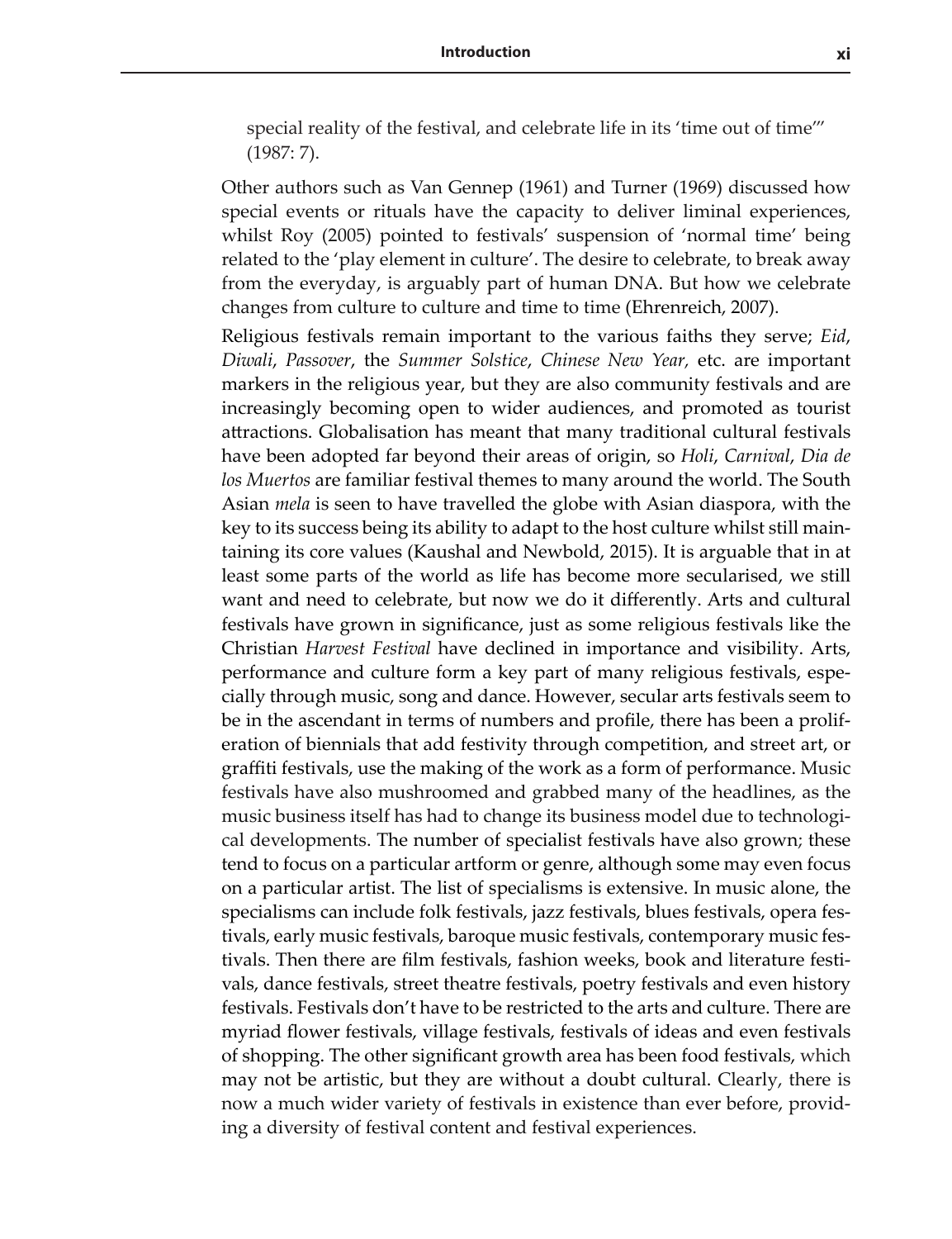<span id="page-11-0"></span>Elsewhere (Newbold et al., 2015; Newbold and Jordan, 2016) we identified the contemporary process of festivalisation, whereby cultural products as well as a wide variety of events were using the festival form as their favoured mode of delivery. The five key dimensions of festivalisation were identified by Jordan (2016b: 6) as:

- **Festivity**: a time and space for celebration and play that is distinct from everyday life.
- **Experimentation**: opportunities for audiences, producers and artists to try out new personas or artistic approaches.
- **Spectacularisation**: highly visual or sensual, surprising and often large-scale art works and performances.
- **Theming**: a method for establishing an intelligible identity for disparate activities.
- **Participation**: experiences that are immersive or co-created by audiences.

Festivalisation is a response to and a cause of new audience expectations that pose challenges and offer different opportunities to those facing venue managers and touring companies. Creating celebratory social spaces, often in sites not usually used for cultural activities, working collaboratively with communities, volunteers and opening up parts of the production process means thinking and working creatively not just in the festival design, but as innovative social and cultural entrepreneurs (Jordan, 2016a).

Understanding the process of festivalisation with its concern for the delivery of arts and culture provides important markers for festival managers in assessing the 'festivity' of their events. It also speaks to a desire and belief that festivals can deliver a whole range of social, cultural and economic benefits, this has particularly drawn in, as we shall see, all tiers of government wanting to encourage, support and promote festivals. However, this involvement does not always prove as helpful as you might think; some years ago, an English local authority decided it wanted to become a 'city of festivals'. After a few years of various festival activities, it approached this by linking all the festivals into a *Summer Festival* that lasted three months. Another city combined a number of individual festivals into one *City Festival* that took place over a 10-day period, making it difficult to notice the special parts of each. This first approach flattened the peaks, and the second killed the differentiation between the individual festivals. It *is* possible to have too much of a good thing.

There is no doubt that festival provision is firmly established on the agenda of all sections of society – it is important in a myriad of ways:

- ♦ Promoting artistic innovation and vitality
- Providing liminal and liminoid experiences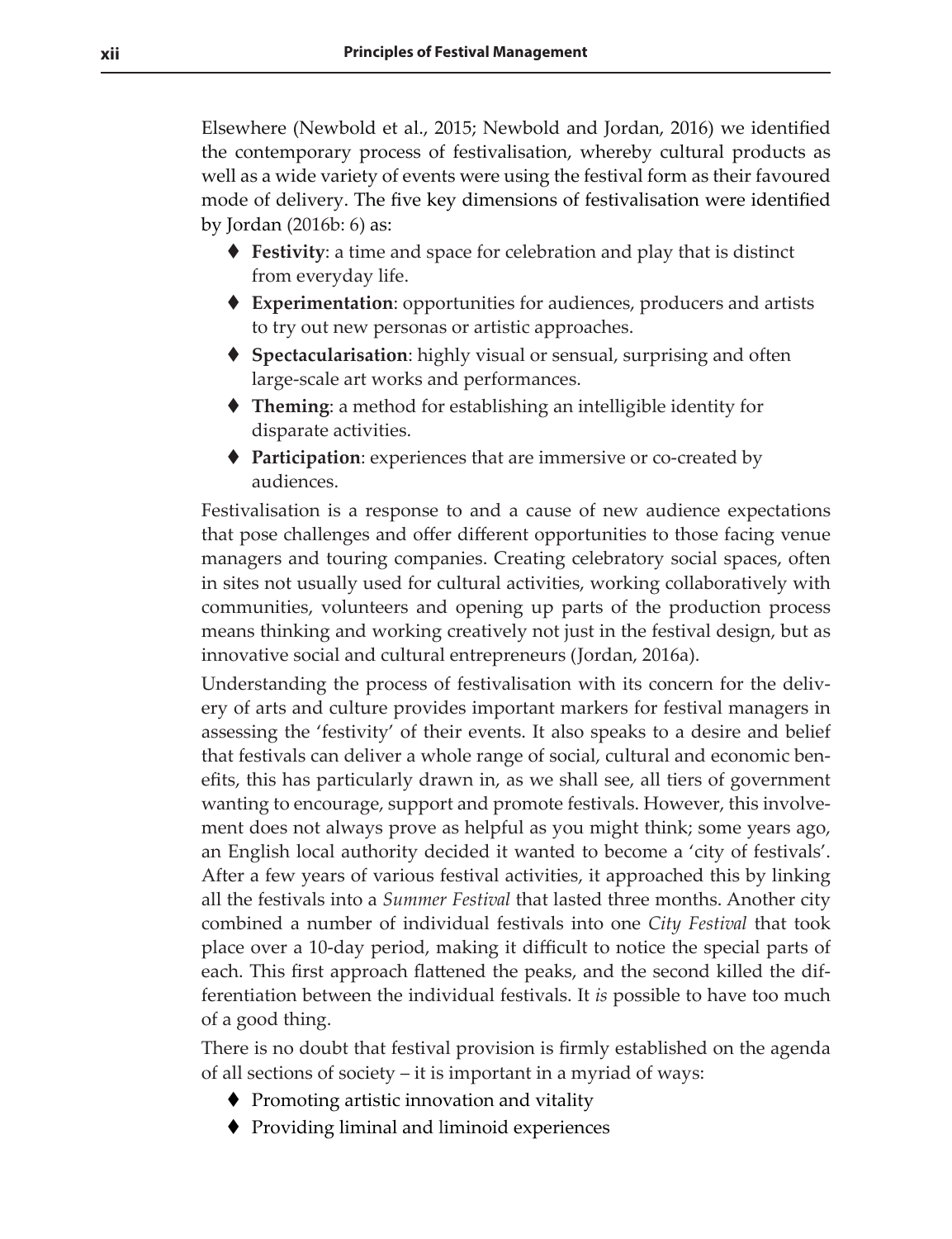- <span id="page-12-0"></span> $\blacklozenge$  Experiencing – it can be transformative and educational with moments of challenge and ambiguity
- Enhancing, reputedly, local cohesion, citizenship, *Pride*, sense of identity and recognition of place
- $\blacklozenge$  Sustaining and developing to tourism development and city/regional marketing
- Enhancing the quality of urban life, celebrating cultural diversity
- Encouraging intercultural dialogue and intercultural competence
- ◆ Providing a source of entertainment, pleasure and experience
- $\blacklozenge$  Providing, reputedly, positive impacts culturally, politically, socially, economically and environmentally
- ◆ Providing significant permanent, temporary and casual employment and work for suppliers and contractors

Clearly there can be seen to be a largely positive environment for festival provision, and as such the need for good festival management has never been higher. Long et al. observed:

"Alongside the growth in the number of festivals, there has also been a general increase in the degree of professionalism in the occupations that are linked with festival planning, management, organisation and operations reflecting their social, political and, importantly, their economic roles" (2004: 2)

Festivals have been with us since ancient times, yet the shift from religious and symbolic events to iconic cornerstones of popular commercial culture has been comparatively recent and mostly post-1945. The growth of what we now know and think of as festivals is the product of a changing social and economic environment in which artists and creative people have had enough time and resources to create new artistic work, and audiences have had enough leisure and desire to view the work and enough disposable income to purchase it or access to it.

The route to today's plethora of festivals, especially music festivals, has been anything but straightforward and has been marked by a period of distinct historic social divisions between the 'established arts' and 'counterculture'. Ironically, there are signs in recent years that these opposing strands are now starting to merge. Traditional arts festivals like *Brighton*, *Edinburgh*, *Bath* and *Cheltenham* started on a diet of classical arts, with orchestras, opera and recitals. Yet in 2017, the long-established *Bath International Festival* promoted the former Led Zeppelin singer Robert Plant, 50 years after Led Zeppelin played the nascent *Bath Blues Festival*. Others like *The Brighton Festival* have brought in guest artistic directors who have broadened the artistic programme.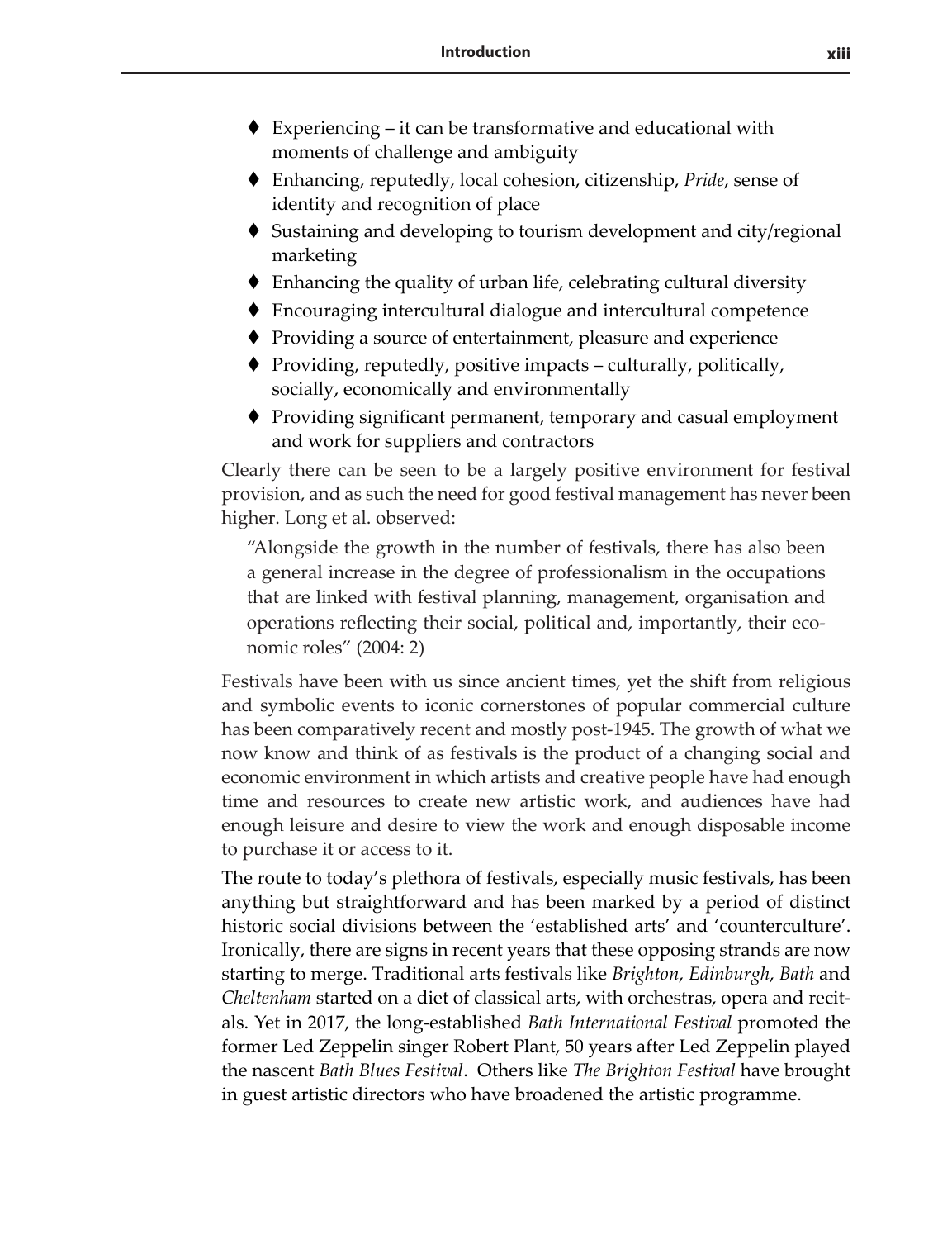<span id="page-13-0"></span>Some would argue that it was the very growth of counterculture in the 1960s and 1970s that created the festival culture we enjoy today. In Britain, the origins can be traced to an annual jazz festival at Beaulieu, Hampshire, a *National Jazz and Blues Festival* founded in 1964 which used a number of venues in South East England before winding up in Reading where it became the *Reading Festival,* and a large but short-lived rock festival on The Isle of Wight that ran from 1968 to 1970, attracted international artists like Bob Dylan and Miles Davis and an estimated audience in 1970 of 600,000. All of these initiatives pre-dated the iconic *Glastonbury Festival* and also the celebrated American *Woodstock Festival* (1969). They have also been well documented in films like *A Message to Lov*', *Woodstock* and the BBC's *Festivals Britannia* documentary (Lerner, 2005; Wadleigh, 1970; Bridger, 2010).

Whilst all of the above created cultural landmarks, celebrated to this day, they also flagged up significant problems in managing the popularity of this new-emerging culture and significant tensions between the enthusiasm of youthful enterprise and establishment values and practices. These were challenges not just of scale and logistics but also of values. The 1970 *Isle of Wight Festival* led to the passing of an Act of Parliament preventing overnight open-air gatherings of more than 5,000 people on the island without a special licence from the council. It took 32 years, until 2002, for someone to find a way of satisfying the Act's requirements and bring a large-scale festival back to the Isle of Wight.

This one instance is symptomatic of a running battle that took place through the 1970s and 80s between authority in the shape of local councils and the police and countercultural festival organisers and the artists they booked. Many of these had a very different concept of society, one that ran counter to the political values of the time which through the 1980s focused on defining success increasingly through financial success and monetary value.

The Public Order Act of 1986, which regulated public gatherings of anything more than 20 people, was a game-changer. It required festival organisers to obtain police consent for their events. That meant that if they were to survive, festivals had to professionalise themselves. That process of professionalisation also involved financialisation. If you had to meet more demands to get a licence to stage your event, you had to find a way of paying for the extra costs incurred. This all took some time to develop. It wasn't until the early 2000s that the issues of managing the large audience numbers that this new breed of rock festivals had created were fully addressed.

The new millennium also heralded technological change that had a huge impact on music festivals. The digitisation of music and resultant file-sharing meant that established music revenues from physical sales declined dramatically, which led to musicians reverting to live performance as a primary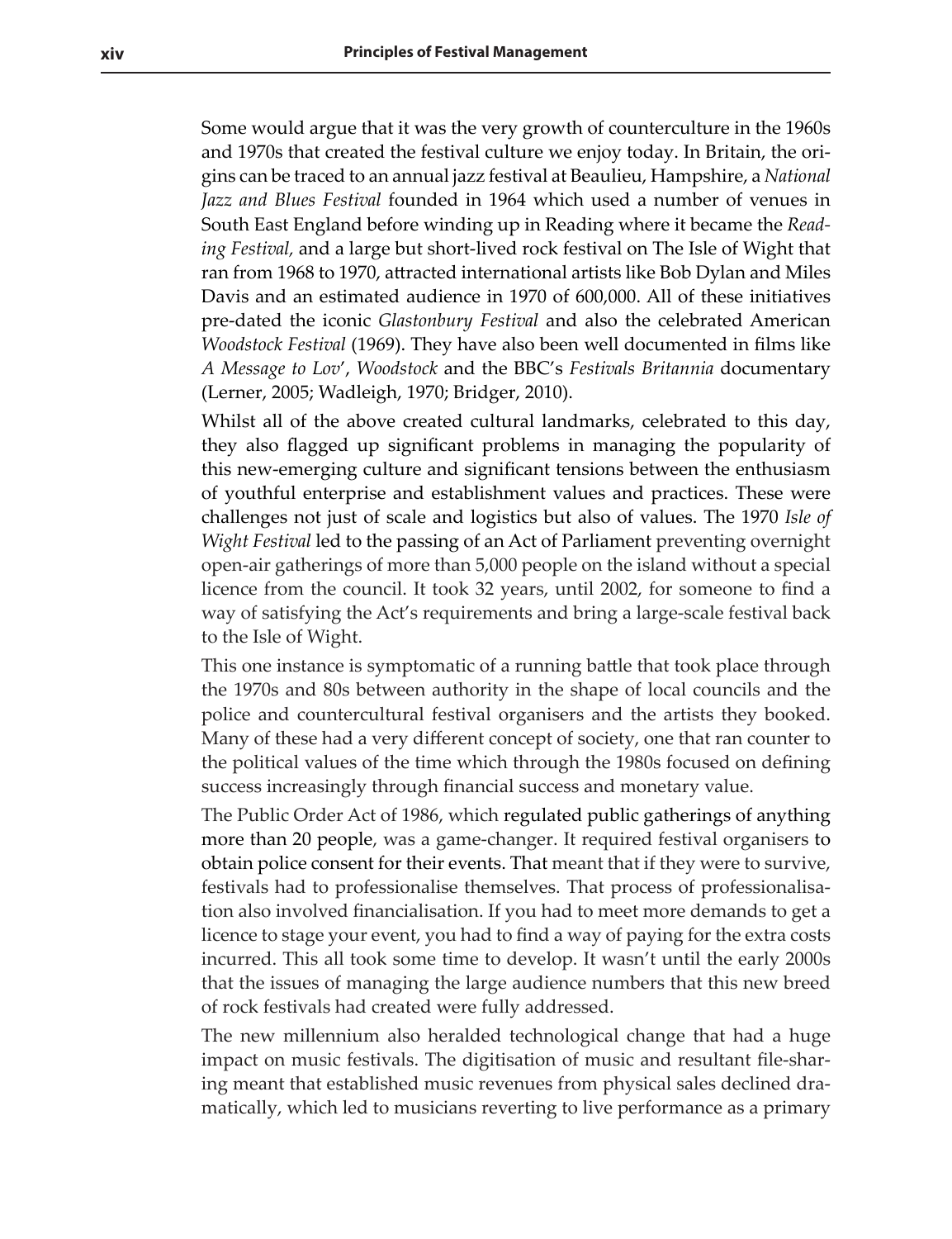<span id="page-14-0"></span>means of earnings. The increased availability of live bands was part of the reason for the growth in music-fuelled festivals.

That in part explains the incredible increase in the number of festivals over the last 20 years. But music is just one part of the equation. The breadth of festival offerings also increased with a growth of book and literature festivals, street theatre festivals and many other types. All of these have had to contend with changing times and legislation. As the ambitions and scale of festivals have grown, so have the risks. In an increasingly crowded market that has led to one or two festivals failing. Others, after an honourable period of spectacular growth, have decided to quit the market altogether. *Secret Garden Party*, one of the first boutique music festivals started in 2004 with an audience of just 500 (Square Mile, 2017). It ended up attracting around 26,000 people when it finished in 2017.

In 2016, the *Financial Times* reported in 2015, "more than a thousand festival events took place across Britain, a figure that has doubled over the past decade". In 2015, they continued "UK Music, the industry campaigning organisation, calculated that 3.5m people attended a festival, with the market estimated to be worth £2bn to the economy" (McNulty, 2017).

McNulty also asked whether the festivals market had reached saturation point and noted "a marked rise in the number of city-based and one-day events and a decline in traditional camping weekends" (ibid). She also reported "the growing dominance of multinational promoters such as Live Nation (*Reading*, *Latitude* and this year a majority stake in the *Isle of Wight*) and AEG (Hyde Park's *British Summertime*)" (ibid). Smith (2013) drew attention to the increasing number of festivals in urban parks, and to the tension this causes as cash-strapped local authorities attempt to balance the needs of local residents and with their need to find new income streams. These issues of growth in attendance and number of festivals, increasing legislation, professionalisation, possible saturation and corporatisation mean festival promotion is much more complex than in past times and festivals management needs a much more carefully considered and rigorous approach.

This book is a result of that growth and the need in the industry for a clear and precise set of principles guiding festival producers, would-be managers and students in all related subjects. As previously stated, this book is about the principles of festival management; it provides a single port of call for developing and running a festival; it covers all aspects of festivals management and discusses the key central issues and contemporary debates such as the use of volunteering, sponsorship and the impact and use of digital technology in festival management.

The chapters are organised such that readers begins in Chapter 1 with an understanding of their roles as leaders and managers, particularly in the face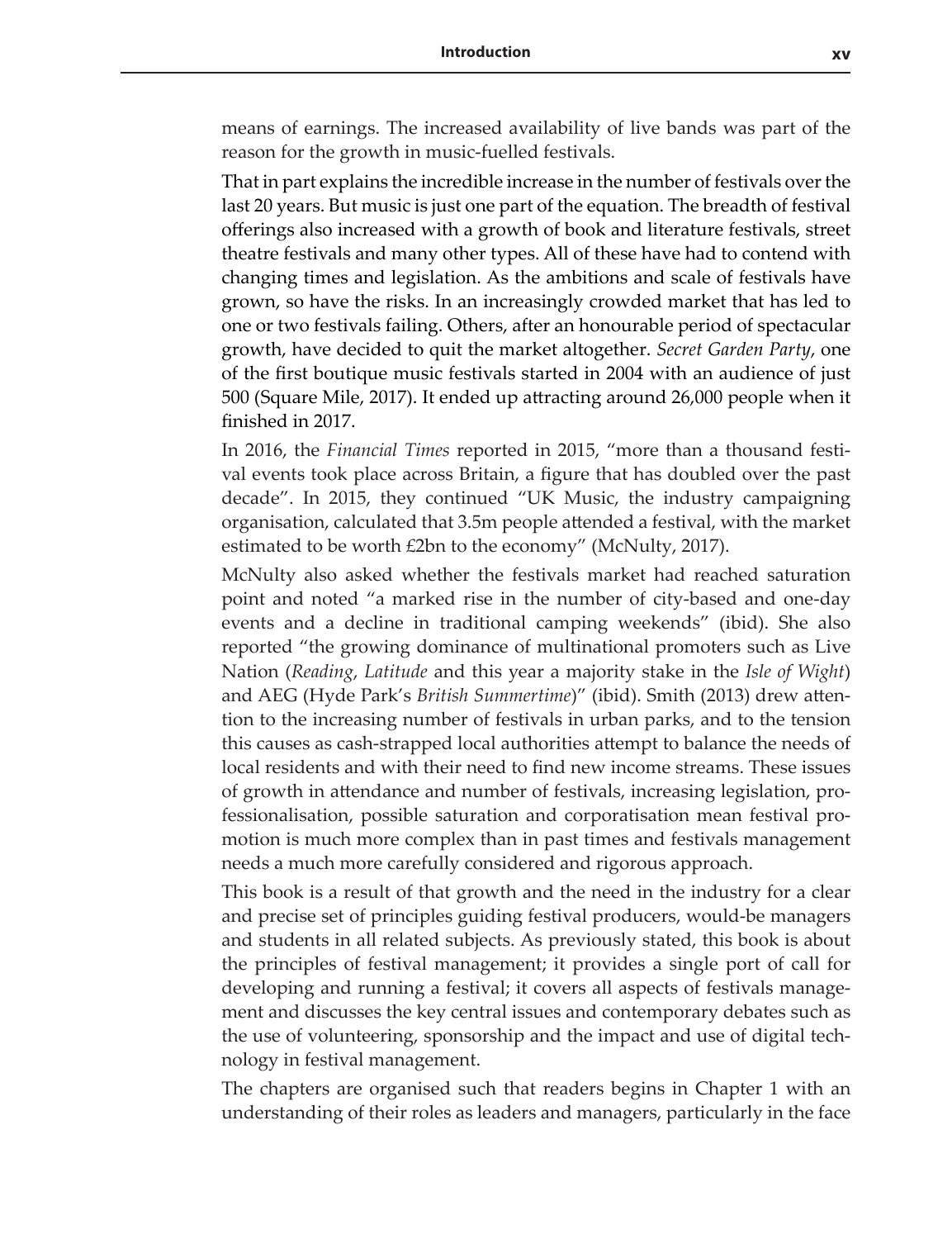<span id="page-15-0"></span>of the unique challenge's festival management provides. Here the importance of having values and a vision are emphasised alongside the importance of having a solid organisational structure behind you.

The second chapter builds on your enthusiasms and ideas, pointing out the importance of having a clear vision and rationale, and knowing what is involved and the possibilities of festival design and programming. It looks at the processes and practicalities of festival design, and the details of good programming. Chapters 3 and 4 then have the daunting task of discussing how you find the money to start and run your festival (funding and investment); and how to manage your money once you've got some (budgeting). Following on from this, Chapter 5 starts by helping you understand the factors involved in producing a good festival, looking at several project management planning processes and all aspects of planning and logistics.

Chapter 6 then takes a moment to stand back and examine festivals and the law, looking at legislation affecting festivals and ensuring that you understand the types of licences you may need and where to get them. It also considers other areas such as copyright, insurance and drawing up contracts. Further chapters will also ensure that you have a grounding in your basic legal responsibilities, whether that be staffing, health and safety, or wherever necessary.

In Festival Operations (Chapter 7) we assume that you now have a viable plan, that you have the licenses and insurance you need and that you are now ready to put that into operation pre-festival and on-the-day. This chapter then looks at the processes and key operational documentation such as the event management and operations plans you will need. It also looks at health and safety and risk management. Two other key operational areas are discussed here: logistics and communications, and the chapter emphasises that operations management requires a great deal of planning and attention to detail.

In Chapter 8 it is the management of people that is recognised as being crucial to the success of your festival, thus it provides you with an overview of the principles of human resources management as it relates to festivals. Designing an organisational structure and job roles is discussed alongside team working, motivation and development needs. Motivations are also central to Chapter 9, but rather than workers, the focus is on audience members' motivations. Why would someone decide to attend your festival? Marketing's strategic role within your festival organisation is discussed and an overview of the principles of festival marketing provided. The chapter also helps you to understand and apply marketing tools such as segmentation and targeting, branding, customer relationship management, the marketing mix and marketing research.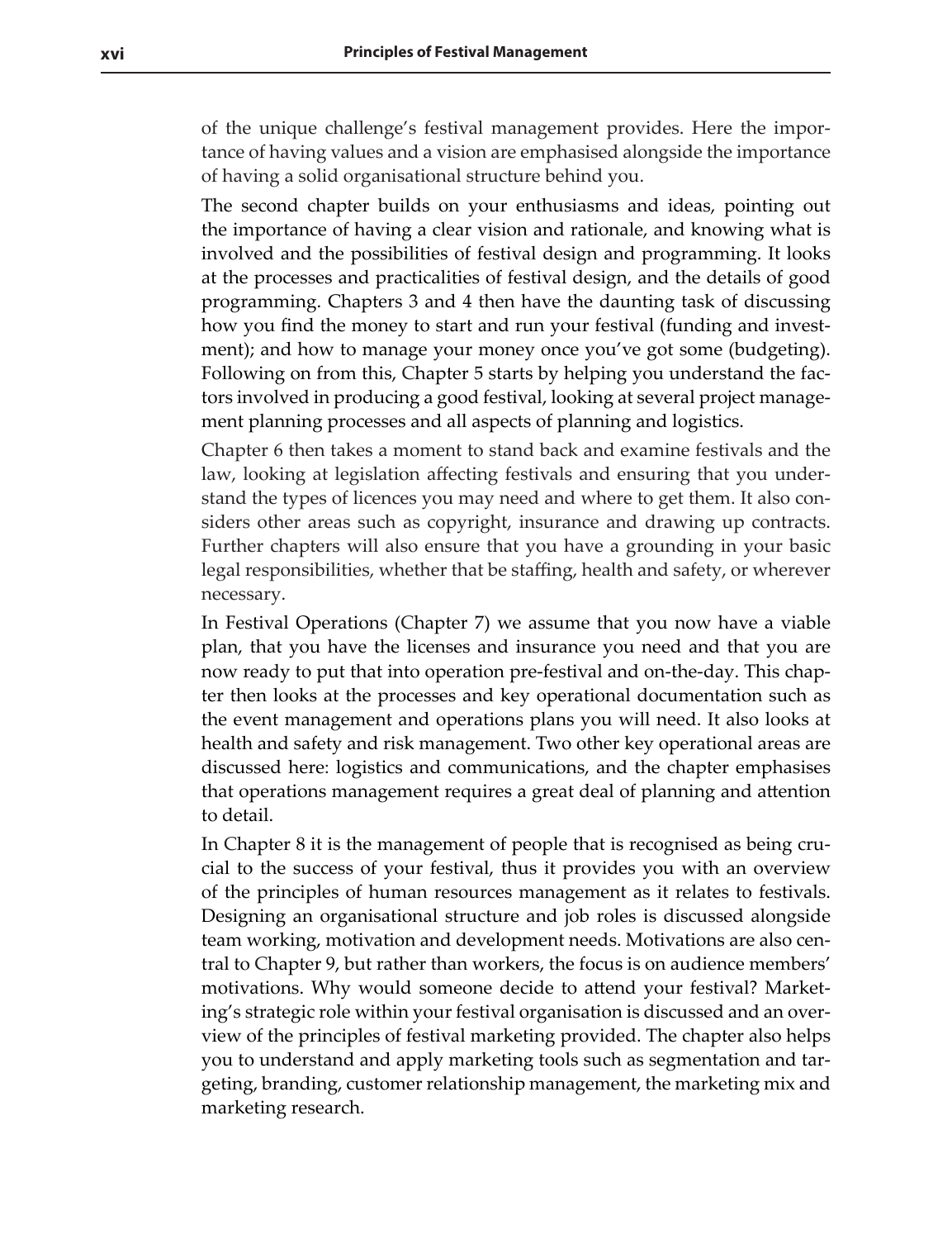<span id="page-16-0"></span>Chapter 10 argues research is at the heart of good festival management and is essential to the development and success of festivals. It relates the key methodologies that are available to festival managers, and discusses their advantages and disadvantages. Practical advice is given on designing questions, and all aspects of research are explained from sampling, piloting, and data analysis to triangulation. The increasing importance of evaluation is emphasised both within the festival organisation and from without.

The final chapter examines managing festivals in a digital world and is designed to help festival managers make the most of developments in digital technology. First, by helping them understand the key developments and theories surrounding digital media, second by giving them insights into how it can be most effectively used, and third by looking at the opportunities it presents and how to manage the potential pitfalls. One of the largest areas the digital world has impacted on in festivals is marketing, particularly social media marketing, this chapter provides a much-needed guide to working in these areas. It also deals with digital public relations and communication. Finally, it recognises the contribution that digital technology is making to festival content and creativity itself.

Of course, these eleven chapters can also serve you well as stand-alone points for reference, advice and help. The authors of this book believe festivals are an important part of the fabric of modern society, and that festival management whenever or wherever you find it is rewarding and fulfilling. We hope that this book provides its readers with a set of guiding principles that helps them not only to develop and manage successful festivals of their own, but also enjoy and appreciate the work of other festival managers around the world.

#### **References**

- Bridger, S. (2010) *Festival Britannia,* http://www.bbc.co.uk/blogs/bbcmusic/2010/12/festivals\_ britannia.html, London, BBC
- Ehrenreich, B. (2007) *Dancing in the Streets: A history of collective joy*. New York: Metropolitan.
- Falassi, A. (ed.) (1987) *Time out of Time*. Albuquerque: University of New Mexico Press.
- Jordan, J. (2016a) Festivalisation of cultural production: experimentation, spectacularisation and immersion. *Journal of Cultural Management and Policy*, **1** (6), pp. 44-55.
- Jordan, J. (2016b) The festivalisation of contemporary life. In: Newbold, C. and Jordan, J. (eds.) *Focus on World Festivals: Contemporary case studies and perspectives*. Oxford: Goodfellow.
- Kaushal, R., and Newbold, C. (2015) Mela in the UK: A 'travelled and habituated' festival. In C. Newbold, et al. (eds.) *Focus on Festivals: Contemporary European case studies and perspectives.* Oxford: Goodfellow.